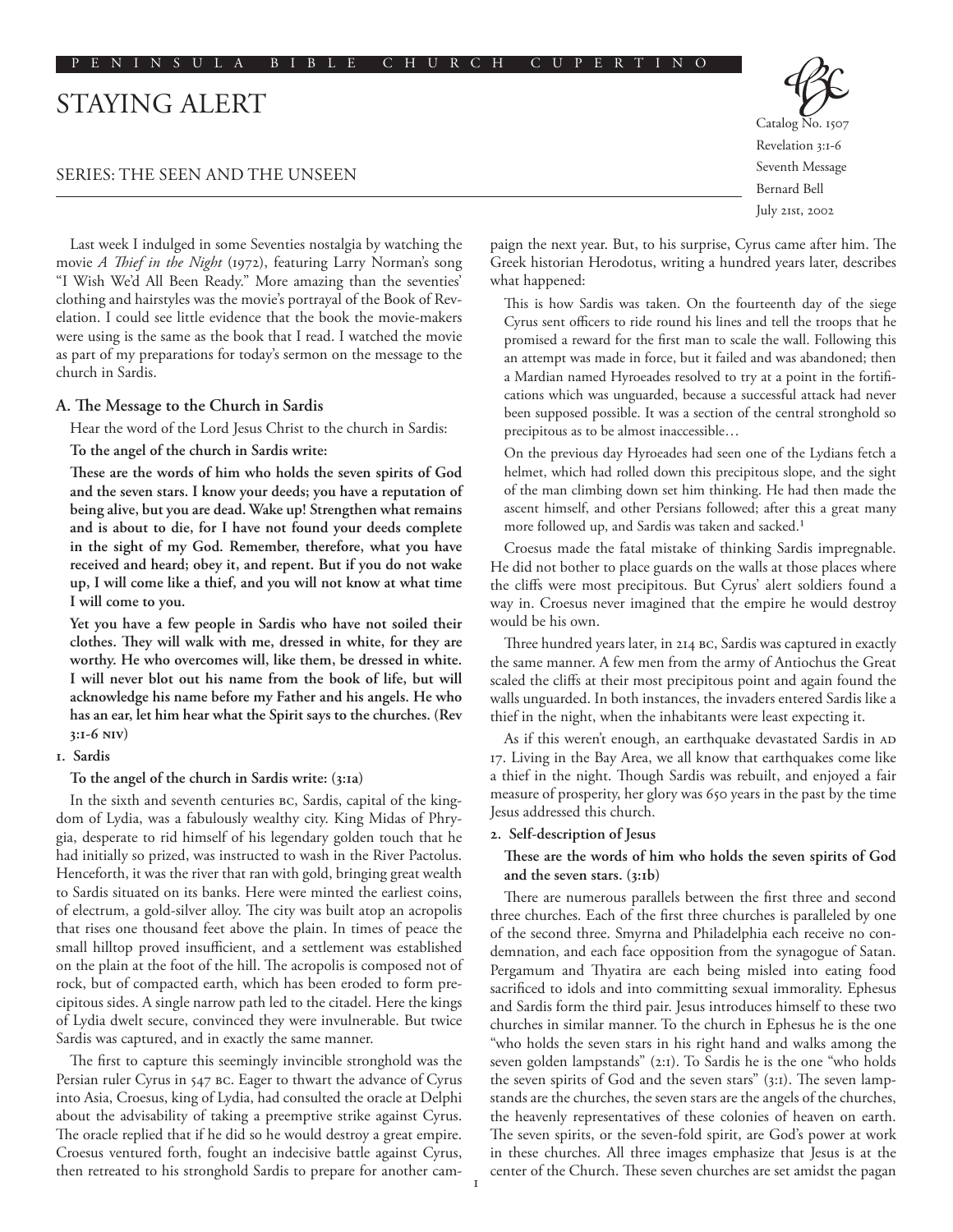Roman Empire, but at the center of the churches stands Jesus not Caesar. These churches have a visible presence on earth, but they are actually heavenly entities, heavenly colonies on earth. These seven churches contain humans with human agendas, but it is actually the seven-fold spirit of God who moves through the churches.

Ephesus has lost its love (2:4), Sardis has lost its life (3:1). Both had forgotten that they were the church of Jesus Christ. The church needs repeatedly to be brought face to face with Jesus, to remind it of what it is. It is not a social club; nor an organization for the perpetuation of the cherished traditions of the founding fathers. It is first and foremost the group of believers who confess Jesus as Lord and who follow him. May we never forget that "the Church's one foundation is Jesus Christ her Lord."

# **3. Prophetic Message**

# **I know your deeds; you have a reputation of being alive, but you are dead. (3:1c)**

The church in Sardis is in such bad condition that Jesus launches straight into condemnation. It has a reputation of being alive. But it's all a sham: in fact the church is dead. The church is still alive physically, but it has lost its life spiritually. I find it significant that the two churches which receive only condemnation are the two churches in which there is no opposition. Ephesus, Pergamum and Thyatira are beset internally by false teachers. Smyrna and Philadelphia are beset externally by the false Jews who seek to kill the believers. But in Sardis and Laodicea there is no opposition, either internal or external. When the church faces no opposition it gets flabby. It loses its passion and its vitality.

What word does Jesus give to such a church that has lost its life? He gives a set of commands, followed by a warning of judgment. First the commands.

# **Wake up! Strengthen what remains and is about to die, for I have not found your deeds complete in the sight of my God. Remember, therefore, what you have received and heard; obey it, and repent. (3:2-3a)**

Jesus issues five commands in staccato fashion: wake up, strengthen, remember, obey, and repent.

The first command is doubly relevant to Sardis. The word means "to remain awake because of the need to continue alert."2 It has a two-pronged meaning: being awake in the present so at to be alert for the future. Twice in the history of Sardis, this impregnable city had fallen because her ruler had failed to be alert, had failed to place watchmen on the battlements. The church in Sardis has fallen into the same trap as King Croesus. Its activity, its reputation for life, has lulled it into a false sense of security. But it is dead and needs to wake up. The Greek verb is *grēgoreō*, so let all of you men who are called Gregory or Greg particularly remember this command to be alert, for your name means "watchful."

Second, Jesus calls the church to strengthen what remains. Life in Sardis has not been completely snuffed out, though it is close. There is still a dying ember which can be fanned back into flame. How is this dying ember to be fanned back into life? By remembering, obeying and repenting. Jesus calls the Sardis church to remember and repent, the same two commands he gave the Ephesus church (2:5). She is to remember who she is, and repent of her overconfidence, of her self-sufficiency, of losing sight of who she is. Revival within the church always comes from returning to the central truths that have been forgotten, never from some new teaching. The church is to obey, or better "keep." Elsewhere in Revelation, this verb is used of keeping the word of Jesus, the commandments of God, and the words of this book. Again the focus is on being true to God and to Jesus.

If the church in Sardis fails to be alert, Jesus warns of impending judgment.

# **But if you do not wake up, I will come like a thief, and you will not know at what time I will come to you. (3:3b)**

Just as the enemy had twice entered Sardis like a thief in the night, so Jesus will come to the church in Sardis. Many people see a reference here to the Rapture, the sudden removal of the church from the world. According to the understanding of the End Times that prevails in the American evangelical church today, there will be the Great Tribulation, lasting for seven years, followed by Armageddon, then the millennium. Jesus will return not once, but twice. His first return will be secret and invisible, to snatch the church out of the world either at the beginning of the Great Tribulation (pre-tribulation rapture) or midway through (mid-tribulation rapture). At the end of the Tribulation Jesus will return visibly to inaugurate his millennial kingdom on earth. Because the church is raptured out of the earth, it is thus spared most or all of the tribulation on earth. The predominant view is the pre-tribulation rapture. This is the view espoused by the *Left Behind* series, and by the movie *A Thief in the Night*.

But the Rapture is a novel doctrine within the church, a belief that dates back no further than the late nineteenth century. Though it has become dogma in much of the American evangelical church it rests on what I consider to be very shaky Biblical ground. The few verses that are cited as evidence of the Rapture have historically been understood in a completely different manner. I see no evidence in Scripture for a secret rapture of the church which removes it from tribulation on earth. As I have said before, the New Testament is clear that suffering and tribulation are the expected lot of the church on earth. John, in exile on Patmos, introduces himself to the churches as "your brother and companion in the suffering (tribulation)…that are ours in Jesus" (1:9). The church in Smyrna is already in the midst of tribulation (2:9). The expected lot of the saints in Revelation is martyrdom: death resulting from their faithful witness. The original meaning of martyr, the meaning that it has in Revelation, is "witness." It is because so many witnesses were killed for their faith that the word acquired what for us is its primary meaning.

Belief in the Rapture could only have arisen in a land where the church does not face tribulation today, where it does not have martyrs, where Christians are free to pontificate in their cozy armchairs. That begs the question as to whether the lack of tribulation is due to flabbiness in the church. But there are plenty of places today where the church does face tribulation. Offering them a future Rapture which snatches them from suffering trivializes their present tribulation. Is belief in the Rapture so prevalent because the American church doesn't know how to suffer, doesn't want to suffer?

I have a more serious objection to the Rapture: it diverts us from the main thing. Americans hold on to belief in the Rapture because they want to be spared suffering. This is why the pretribulation rapture position is so attractive. This is clearly the message of the movie *A Thief in the Night*. People are urged to turn to Christ so that they be spared the coming tribulation. Yes, Jesus is coming, and I am to long for that day. But the reason I long for the coming of Jesus is not that I might be spared tribulation on earth, but that I might see Jesus and be with him.

Jesus warns the church in Sardis, "if you do not wake up, I will come like a thief." The context demands that this coming of Jesus is not to remove the church from tribulation but a coming in judg-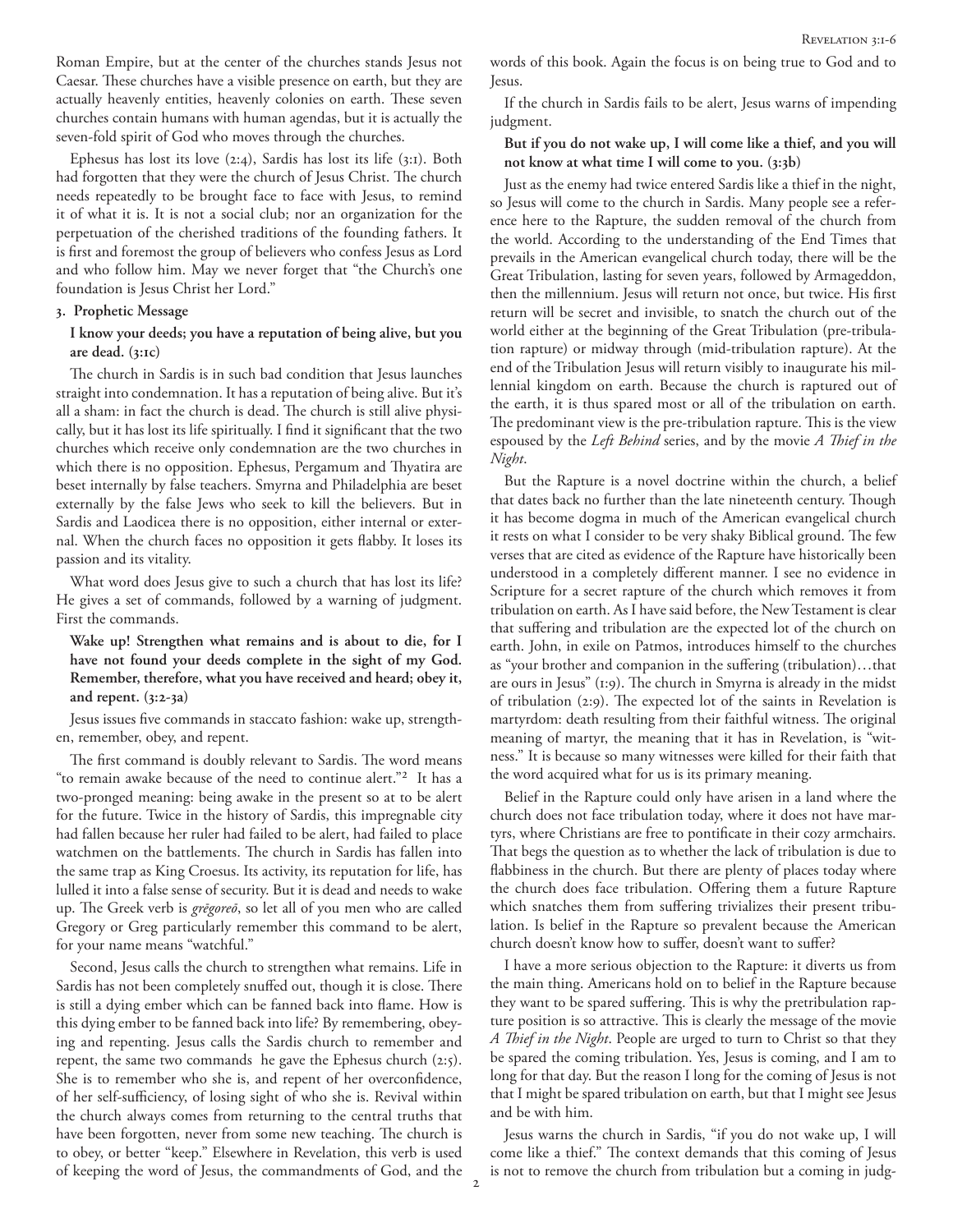#### Staying Alert

ment. There is a single coming of Jesus that we await. This coming will be simultaneously in judgment and in salvation, as has been every other manifestation of the coming of God. To the faithful followers of Jesus, his coming will mean the completion of their salvation. To those who reject and oppose Jesus, his coming will mean final judgment. Which side will the church in Sardis find itself on? Will it find the sudden appearance of Jesus to be good news or bad news? That is a very sobering question. The fact that it claims to be a church does not guarantee its safety.

Fortunately, not all in Sardis have lost their vitality. Jesus sees a few who have remained faithful, and he commends them:

**Yet you have a few people in Sardis who have not soiled their clothes. They will walk with me, dressed in white, for they are worthy. (3:4)**

There are still some in Sardis who have not soiled their garments by compromise with the world. Jesus promises that they will walk with him, dressed in white, symbolic of their purity. Elsewhere in Revelation, we know that the white garments are a divine gift, not a human creation. A victorious Roman general or emperor was usually awarded a triumph in Rome, a parade through the streets of Rome, to the acclaim of crowds dressed in white. Perhaps the same imagery is present here. When Jesus returns at his parousia, he will lead his faithful saints in triumphal procession. A faithful few in Sardis are awaiting this parousia, but most are not watchful.

## **4. Promise to the Victor**

**He who overcomes will, like them, be dressed in white. I will never blot out his name from the book of life, but will acknowledge his name before my Father and his angels. (3:5)**

The overcomer or victor in Sardis is the one who remains alert: alive in the present and watchful for the future. To him Jesus promises three things: white garments, a secure entry in the book of life, and acknowledgment of his name before God. The book of life is the citizen's register of those whose home is heaven. The third promise suggests that many in the church were afraid to confess the name of Jesus before the world. Those who are not so ashamed or afraid, Jesus will confess their names before his Father and the heavenly court.

## **B. Staying Alert**

Last week I said that of all seven cities it is Thyatira that most closely parallels Silicon Valley. Broadening the horizon to consider the American church as a whole, I find that it is the message to Sardis that gives me most food for thought. How do we stay alert today? The church in Sardis was told to stay alert for two reasons: it was more dead than alive, and Jesus would return at any moment. Just like Sardis, we need to stay alert both for the present and for the future.

## **1. Alert for the present**

The church in Sardis, while having a name for being alive, was actually dead. It needed to wake up and get some life. There are many churches today that are in the same situation. In the world's eyes they seem to be alive, but in Jesus' eyes they are dead. Why? Because they have forgotten that they are part of the Church of Jesus Christ. Similarly, church history is littered with churches outwardly alive but inwardly dead. When the church loses sight of its Head it first loses its passion, as in Ephesus. Next it loses its very life, as in Sardis.

Many American churches today show amazing vitality, but does this count as life in the eyes of Jesus? Yesterday I came across this report:

Glendale, Arizona's Community Church of Joy has initiated a \$100 million capital campaign to add, among other things, a housing development to its menu of offerings. Judging its sprawling campus, conference center, school, mini-mall, and mortuary insufficient to meet all extant needs, Senior Pastor Walt Kallestad believes that the addition of a hotel, a water park, and subdivisions will help transform the Church of Joy into what he hopes will be a genuine "destination center"…

According to David Kinnaman, vice president of Barna Research, which advises "24/7" churches, this only makes sense in an environment where people "are looking at churches with a similar cost-benefit analysis they'd give to any other consumer purchase." After all, Kinnaman notes, one out of every six adult churchgoers "church-hops" annually "based on their need du jour… There is little brand loyalty. Many are looking for the newest and the greatest."3

A church with a school, conference center, Starbucks, water park, and its own subdivision would have a great reputation in the world's eyes for being alive. But what about in Jesus' eyes? What the church needs is not a water park, not even a Starbucks. What it needs is Jesus. The more a church seeks to cater to all the perceived needs of its congregation, the more it risks neglecting the one glaring need, the need for Jesus.

We gather on Sunday mornings to remind ourselves that we are the church of Jesus Christ. This morning's service was carefully crafted to facilitate that. We opened with a call to worship, drawn from Revelation 5, a vision of the heavenly throne room where God and the Lamb receive the praise and adoration of the heavenly choir. Each of the services in this series of four will begin with a call to worship drawn from the throne room visions of Revelation: last week from chapter 4, today from chapter 5, next week from chapter 7, and the fourth week from chapter 11. If I had more weeks, we would carry on to chapters 12, 15, 19. Did you know that Revelation contains all this worship? Many people I've talked with are astounded to learn this. And no wonder, given the books that people are reading. Where is Jesus in these books? He is there, but playing a minor role in his two returns. The focus is not on Jesus, but on the seals, the trumpets, the bowls; on the beast, and his number and mark; on Armageddon and the millennium. But you can't read many verses of Revelation without being brought into the heavenly throne room to see God and the Lamb. And it is always the same thing that is going on in that throne room: worship. The cherubim, the elders, the saints, all are worshiping God and the Lamb for what they have done. The worship of the heavenly choir is the automatic response to the activity of God and the Lamb.

Next in our service, we on earth joined the heavenly choir in singing worship to Jesus Christ: "Rejoice, the Lord is King!" But when we truly direct our gaze to God we become aware of our own inadequacies. Inadequacy to worship God aright, so we asked God to tune our hearts to sing his grace. Inadequacy to follow him aright, so we sang "Prone to wander, Lord, I feel it, Prone to leave the God I love." This sense of inadequacy led us into Psalm 5: "Give ear to my words, O Lord." We continued in the psalter with a responsive reading of Psalm 62, which juxtaposes the frailty of man with the confidence that God alone is our rock and salvation. This is my fifth message on the churches. Each of the five services has included a responsive reading from the psalter to tie together Israel's songbook, the psalter, with the Church's supplement, the Book of Revelation.

Having confessed our inadequacy, sin and frailty, we hold on to our hope of an advocate on high: "Before the throne of God above I have a strong and perfect plea." Since we are prone to wander, prone to forget that we are the Lord's, what do we hold onto when we fail? We hold onto Jesus Christ, who intercedes at the Father's right hand, ensuring that the Father never forget that we are the people